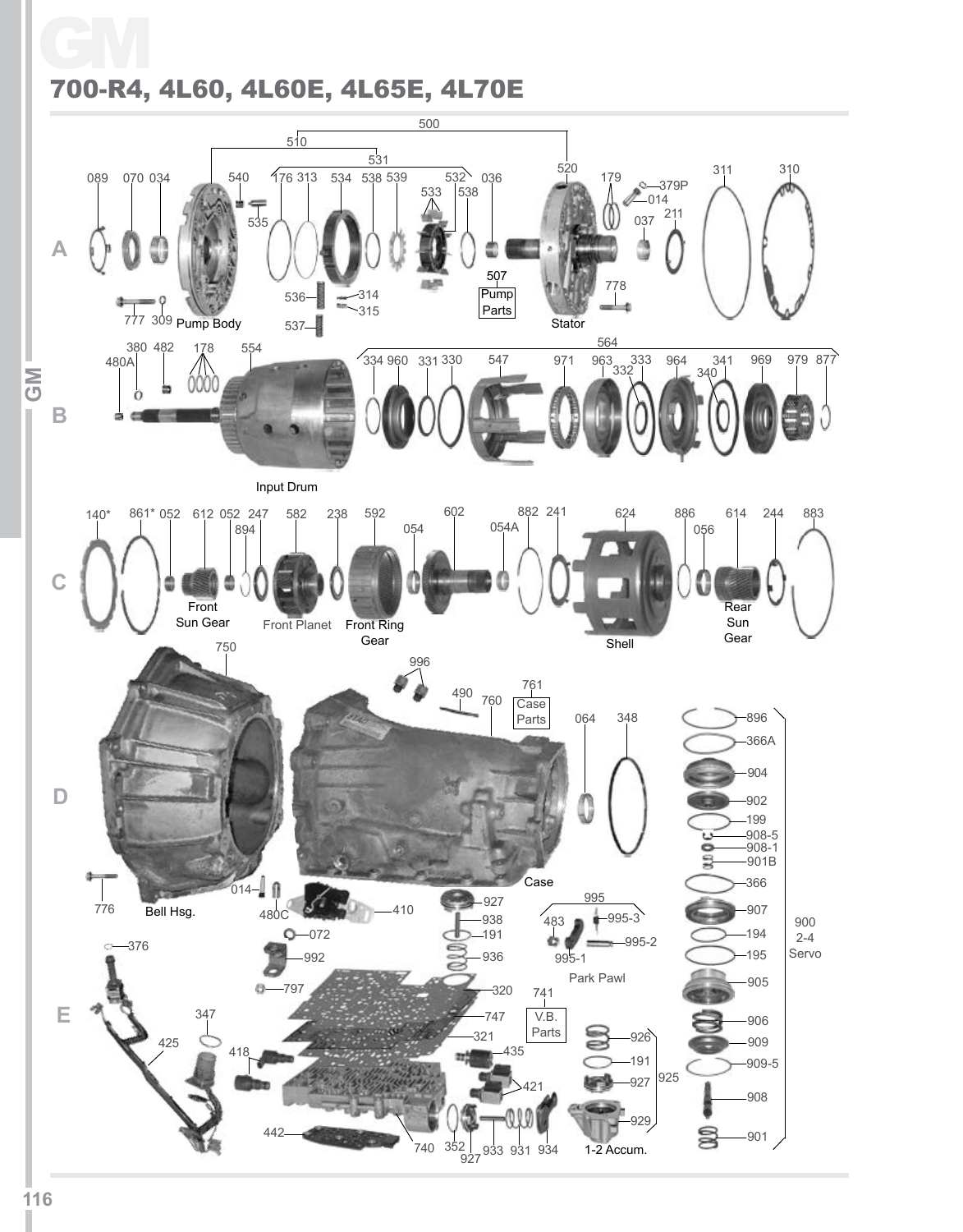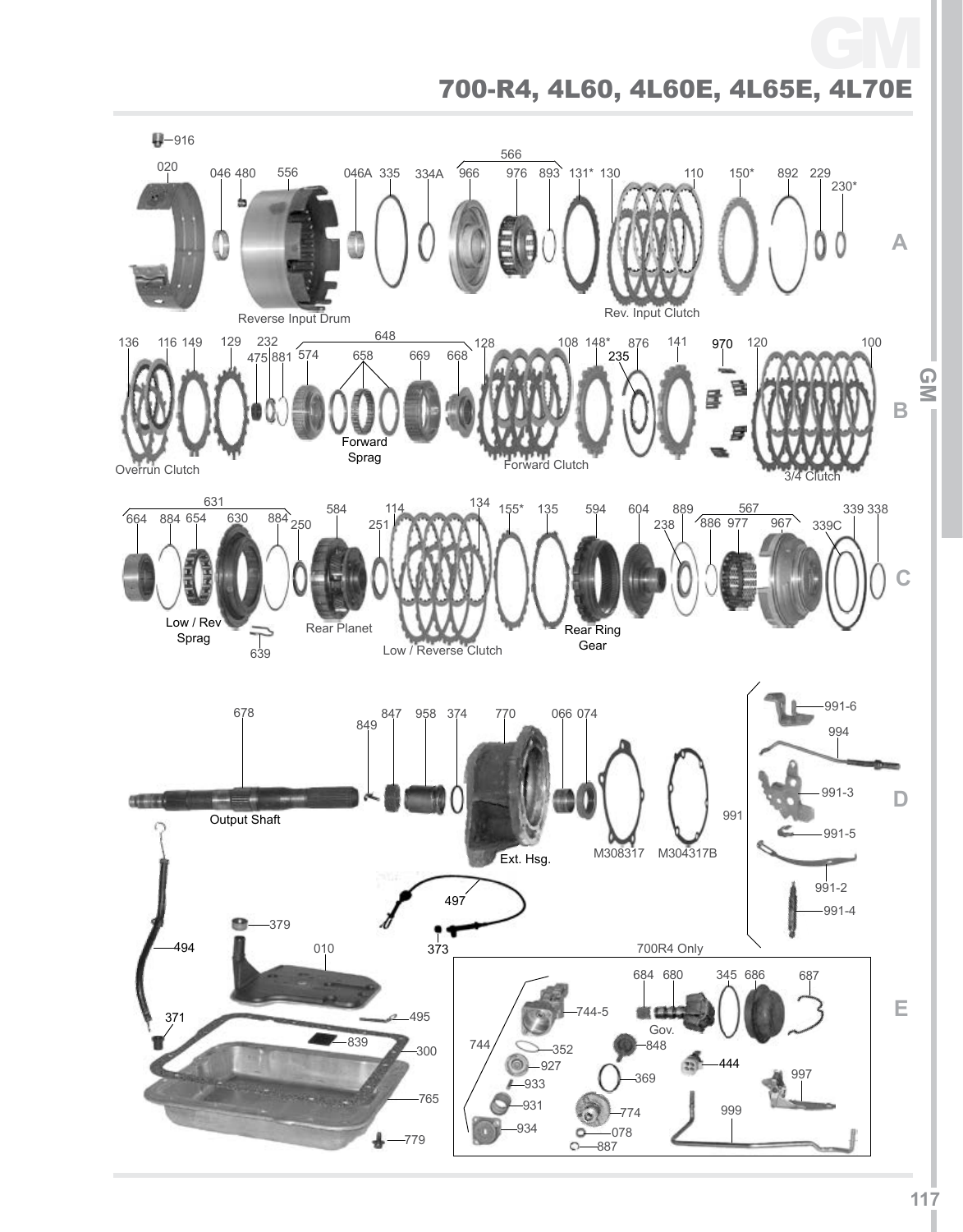|     | ILL# Part# |                                             | QTY  | REF#       |
|-----|------------|---------------------------------------------|------|------------|
|     |            | <b>OVERHAUL KITS &amp; PISTON KITS</b>      |      |            |
|     |            |                                             |      |            |
|     |            |                                             |      |            |
|     |            |                                             |      |            |
|     |            |                                             |      |            |
|     |            |                                             |      |            |
|     |            | <b>MASTER L/STEEL KITS</b>                  |      |            |
|     |            |                                             |      |            |
|     |            |                                             |      |            |
|     |            |                                             |      |            |
|     |            |                                             |      |            |
|     |            |                                             |      |            |
|     |            |                                             |      |            |
|     |            |                                             |      |            |
|     |            |                                             |      |            |
|     |            | <b>MASTER W/STEELS KITS</b>                 |      |            |
|     |            |                                             |      |            |
|     |            |                                             |      |            |
|     |            |                                             |      |            |
|     |            |                                             |      |            |
|     |            |                                             |      |            |
|     |            |                                             |      |            |
|     |            |                                             |      |            |
|     |            |                                             |      |            |
|     |            | <b>FILTERS</b>                              |      |            |
|     |            |                                             |      |            |
|     |            |                                             |      |            |
|     |            |                                             |      |            |
|     |            |                                             |      |            |
|     |            |                                             |      |            |
|     |            |                                             |      |            |
|     |            |                                             |      |            |
|     |            | <b>FILTER KITS</b>                          |      |            |
| 011 |            | FK77710A  Filter Kit, 700-R4 (Wide) 1982-91 | . 1. | <b>TBA</b> |
|     |            |                                             |      |            |
|     |            |                                             |      |            |
|     |            |                                             |      |            |
|     |            | <b>MISCELLANEOUS FILTERS</b>                |      |            |
|     |            |                                             |      |            |
|     |            |                                             |      |            |
|     |            |                                             |      |            |
|     |            |                                             |      |            |
|     |            |                                             |      |            |
|     |            |                                             |      |            |
|     |            |                                             |      |            |
|     |            |                                             |      |            |
|     |            | <b>BANDS</b>                                |      |            |
|     |            |                                             |      |            |
|     |            |                                             |      |            |
|     |            |                                             |      |            |
|     |            |                                             |      |            |
|     |            |                                             |      |            |
|     |            |                                             |      |            |
|     |            |                                             |      |            |
|     |            | <b>BUSHINGS</b>                             |      |            |
|     |            |                                             |      |            |
|     |            |                                             |      |            |
|     |            |                                             |      |            |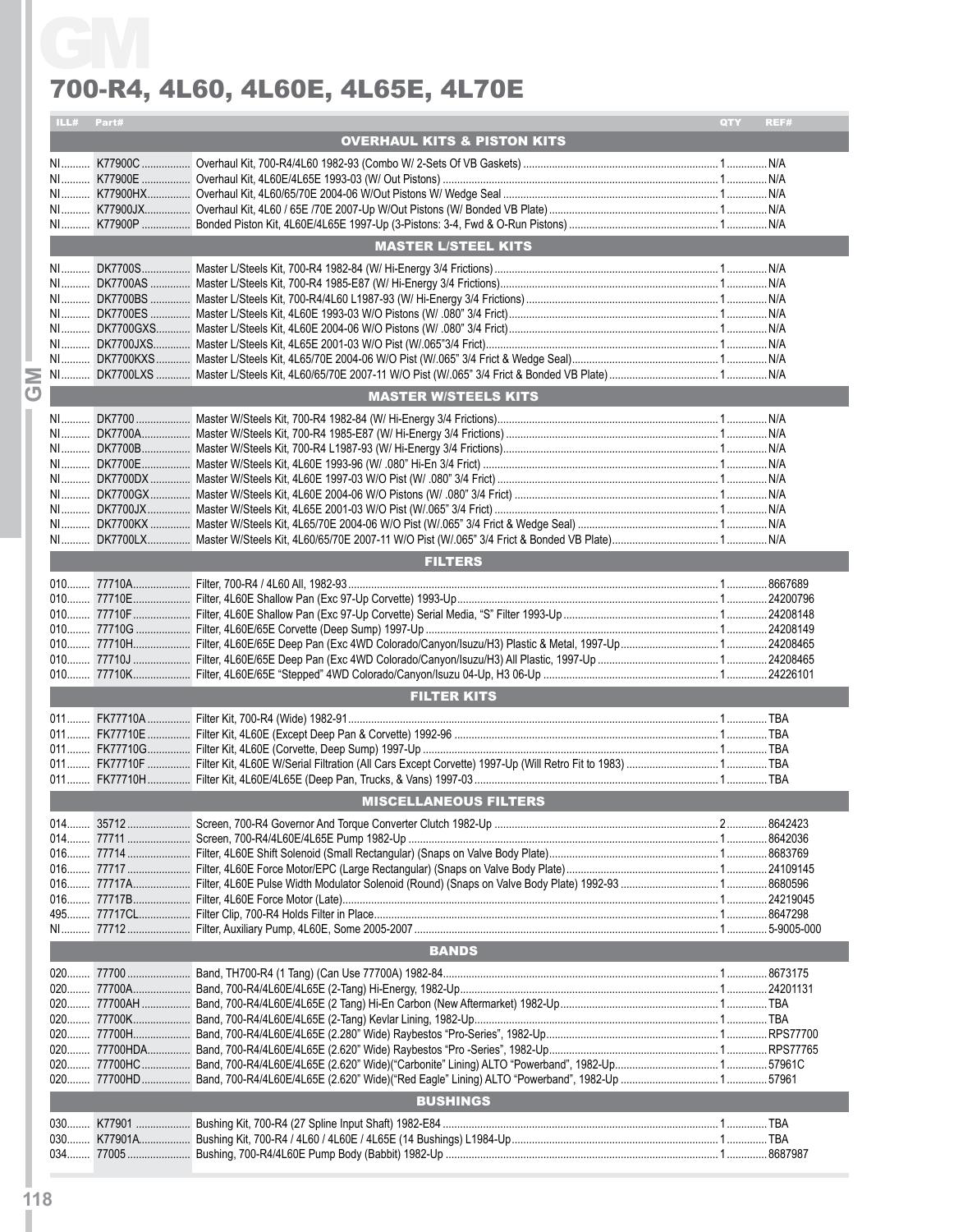| ILL# Part# |                         | <b>QTY</b> | REF# |
|------------|-------------------------|------------|------|
|            |                         |            |      |
|            |                         |            |      |
|            |                         |            |      |
|            |                         |            |      |
|            |                         |            |      |
|            |                         |            |      |
|            |                         |            |      |
|            |                         |            |      |
|            |                         |            |      |
|            |                         |            |      |
|            |                         |            |      |
|            |                         |            |      |
|            |                         |            |      |
|            |                         |            |      |
|            |                         |            |      |
|            |                         |            |      |
|            |                         |            |      |
|            |                         |            |      |
|            |                         |            |      |
|            |                         |            |      |
|            |                         |            |      |
|            |                         |            |      |
|            | <b>METAL CLAD SEALS</b> |            |      |
|            |                         |            |      |
|            |                         |            |      |
|            |                         |            |      |
|            |                         |            |      |
|            |                         |            |      |
|            |                         |            |      |
|            |                         |            |      |
|            |                         |            |      |
|            |                         |            |      |
|            |                         |            |      |
|            |                         |            |      |
|            |                         |            |      |
|            | <b>FRICTIONS</b>        |            |      |
|            |                         |            |      |
|            |                         |            |      |
|            |                         |            |      |
|            |                         |            |      |
|            |                         |            |      |
|            |                         |            |      |
|            |                         |            |      |
|            |                         |            |      |
|            |                         |            |      |
|            |                         |            |      |
|            |                         |            |      |
|            |                         |            |      |
|            |                         |            |      |
|            |                         |            |      |
|            |                         |            |      |
|            |                         |            |      |
|            |                         |            |      |
|            |                         |            |      |
|            |                         |            |      |
|            |                         |            |      |
|            |                         |            |      |
|            |                         |            |      |
|            |                         |            |      |
|            |                         |            |      |
|            |                         |            |      |
|            |                         |            |      |
|            |                         |            |      |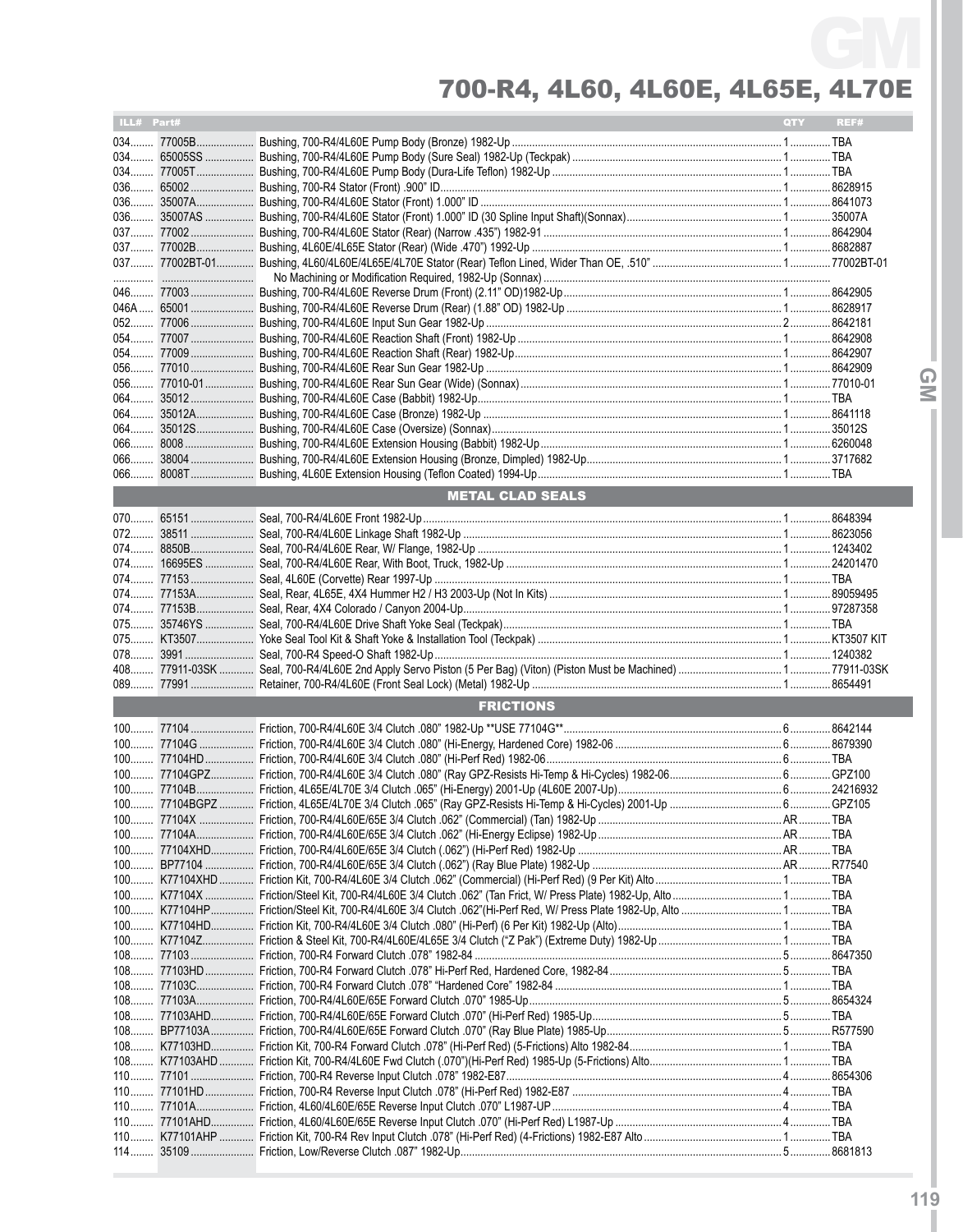| ILL# Part# |               | QTY | REF# |
|------------|---------------|-----|------|
|            |               |     |      |
|            |               |     |      |
|            |               |     |      |
|            |               |     |      |
|            |               |     |      |
|            |               |     |      |
|            |               |     |      |
|            |               |     |      |
|            |               |     |      |
|            |               |     |      |
|            |               |     |      |
|            |               |     |      |
|            |               |     |      |
|            |               |     |      |
|            |               |     |      |
|            |               |     |      |
|            |               |     |      |
|            |               |     |      |
|            |               |     |      |
|            | <b>STEELS</b> |     |      |
|            |               |     |      |
|            |               |     |      |
|            |               |     |      |
|            |               |     |      |
|            |               |     |      |
|            |               |     |      |
|            |               |     |      |
|            |               |     |      |
|            |               |     |      |
|            |               |     |      |
|            |               |     |      |
|            |               |     |      |
|            |               |     |      |
|            |               |     |      |
|            |               |     |      |
|            |               |     |      |
|            |               |     |      |
|            |               |     |      |
|            |               |     |      |
|            |               |     |      |
|            |               |     |      |
|            |               |     |      |
|            |               |     |      |
|            |               |     |      |
|            |               |     |      |
|            |               |     |      |
|            |               |     |      |
|            |               |     |      |
|            |               |     |      |
|            |               |     |      |
|            |               |     |      |
|            |               |     |      |
|            |               |     |      |
|            |               |     |      |
|            |               |     |      |
|            |               |     |      |
|            |               |     |      |
|            |               |     |      |
|            |               |     |      |
|            |               |     |      |
|            |               |     |      |
|            |               |     |      |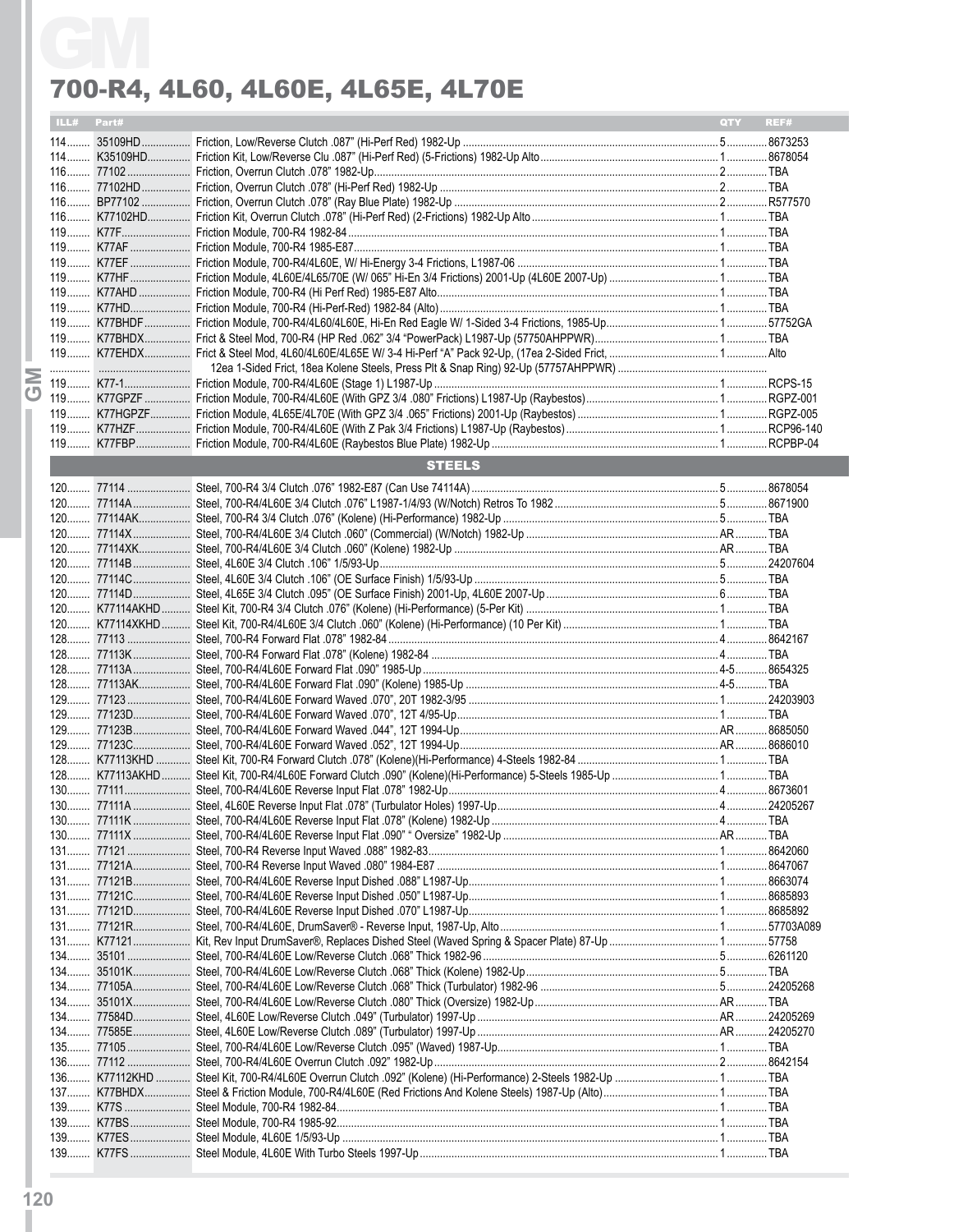| ILL# Part# |                        | QTY | REF# |
|------------|------------------------|-----|------|
|            | <b>PRESSURE PLATES</b> |     |      |
|            |                        |     |      |
|            |                        |     |      |
|            |                        |     |      |
|            |                        |     |      |
|            |                        |     |      |
|            |                        |     |      |
|            |                        |     |      |
|            |                        |     |      |
|            |                        |     |      |
|            |                        |     |      |
|            |                        |     |      |
|            |                        |     |      |
|            |                        |     |      |
|            |                        |     |      |
|            |                        |     |      |
|            |                        |     |      |
|            |                        |     |      |
|            |                        |     |      |
|            |                        |     |      |
|            |                        |     |      |
|            |                        |     |      |
|            |                        |     |      |
|            |                        |     |      |
|            |                        |     |      |
|            |                        |     |      |
|            |                        |     |      |
|            |                        |     |      |
|            |                        |     |      |
|            |                        |     |      |
|            |                        |     |      |
|            |                        |     |      |
|            |                        |     |      |
|            |                        |     |      |
|            |                        |     |      |
|            |                        |     |      |
|            |                        |     |      |
|            |                        |     |      |
|            |                        |     |      |
|            |                        |     |      |
|            |                        |     |      |
|            |                        |     |      |
|            |                        |     |      |
|            | <b>VALVE BODY KITS</b> |     |      |
|            |                        |     |      |
|            |                        |     |      |
|            |                        |     |      |
|            |                        |     |      |
|            |                        |     |      |
|            |                        |     |      |
|            |                        |     |      |
|            |                        |     |      |
|            |                        |     |      |
|            |                        |     |      |
|            |                        |     |      |
|            |                        |     |      |
|            |                        |     |      |
|            |                        |     |      |
|            |                        |     |      |
|            |                        |     |      |
|            |                        |     |      |
|            |                        |     |      |
|            |                        |     |      |
|            |                        |     |      |
|            |                        |     |      |
|            |                        |     |      |
|            |                        |     |      |
|            |                        |     |      |
|            |                        |     |      |

**121**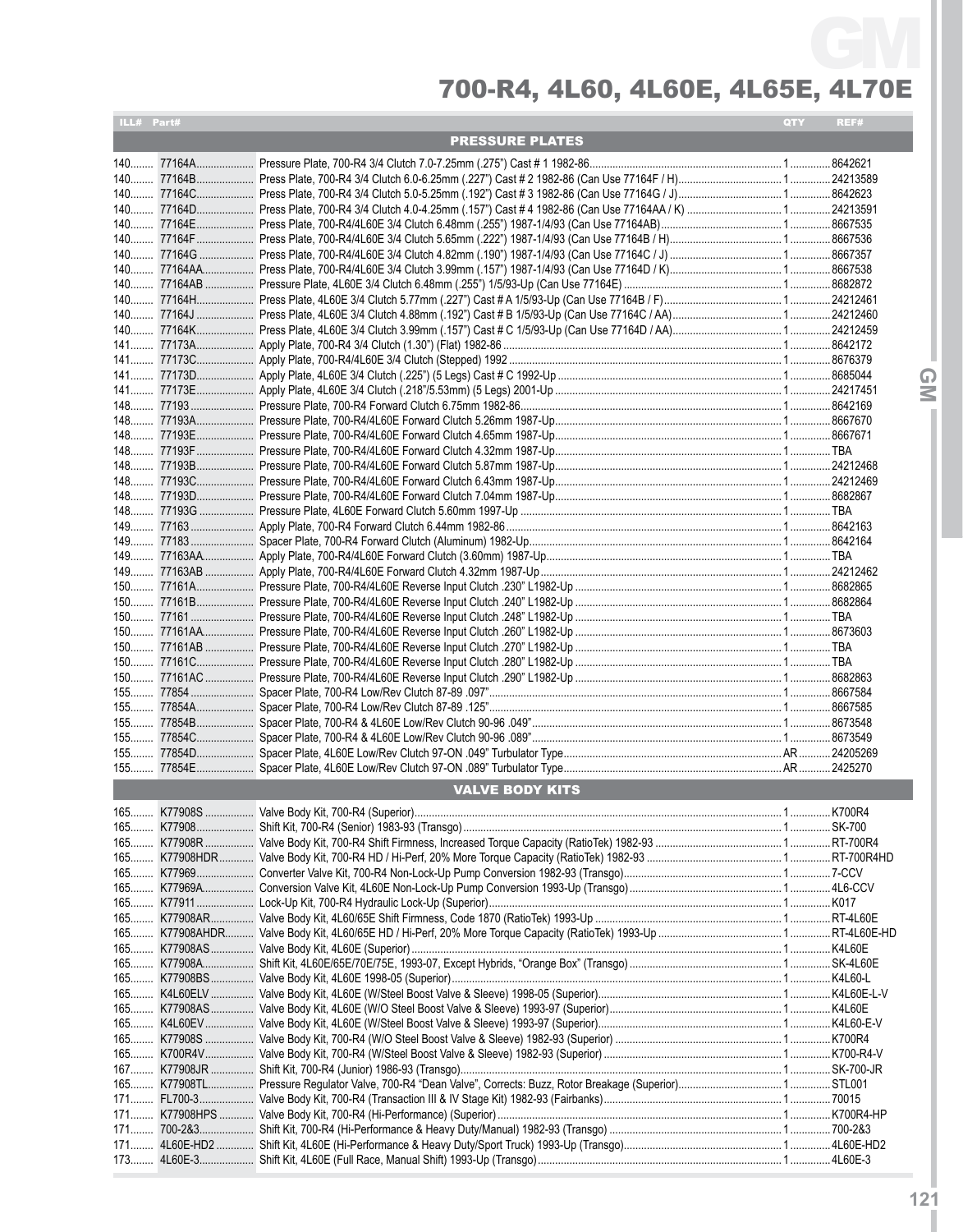|            | 700-R4, 4L60, 4L60E, 4L65E, 4L70E      |            |      |
|------------|----------------------------------------|------------|------|
| ILL# Part# |                                        | <b>QTY</b> | REF# |
|            |                                        |            |      |
|            |                                        |            |      |
|            | <b>SEALING RINGS</b>                   |            |      |
|            |                                        |            |      |
|            |                                        |            |      |
|            |                                        |            |      |
|            |                                        |            |      |
|            |                                        |            |      |
|            |                                        |            |      |
|            |                                        |            |      |
|            |                                        |            |      |
|            |                                        |            |      |
|            |                                        |            |      |
|            |                                        |            |      |
|            |                                        |            |      |
|            |                                        |            |      |
|            |                                        |            |      |
|            |                                        |            |      |
|            |                                        |            |      |
|            |                                        |            |      |
|            |                                        |            |      |
|            |                                        |            |      |
|            | <b>WASHERS &amp; BEARINGS</b>          |            |      |
|            |                                        |            |      |
|            |                                        |            |      |
|            |                                        |            |      |
|            |                                        |            |      |
|            |                                        |            |      |
|            |                                        |            |      |
|            |                                        |            |      |
|            |                                        |            |      |
|            |                                        |            |      |
|            |                                        |            |      |
|            |                                        |            |      |
|            |                                        |            |      |
|            |                                        |            |      |
|            |                                        |            |      |
|            |                                        |            |      |
|            |                                        |            |      |
|            |                                        |            |      |
|            |                                        |            |      |
|            |                                        |            |      |
|            |                                        |            |      |
|            |                                        |            |      |
|            |                                        |            |      |
|            |                                        |            |      |
|            |                                        |            |      |
|            |                                        |            |      |
|            |                                        |            |      |
|            |                                        |            |      |
|            | <b>GASKETS &amp; RUBBER COMPONENTS</b> |            |      |
|            |                                        |            |      |
|            |                                        |            |      |
|            |                                        |            |      |
|            |                                        |            |      |
|            |                                        |            |      |
|            |                                        |            |      |
|            |                                        |            |      |
|            |                                        |            |      |
|            |                                        |            |      |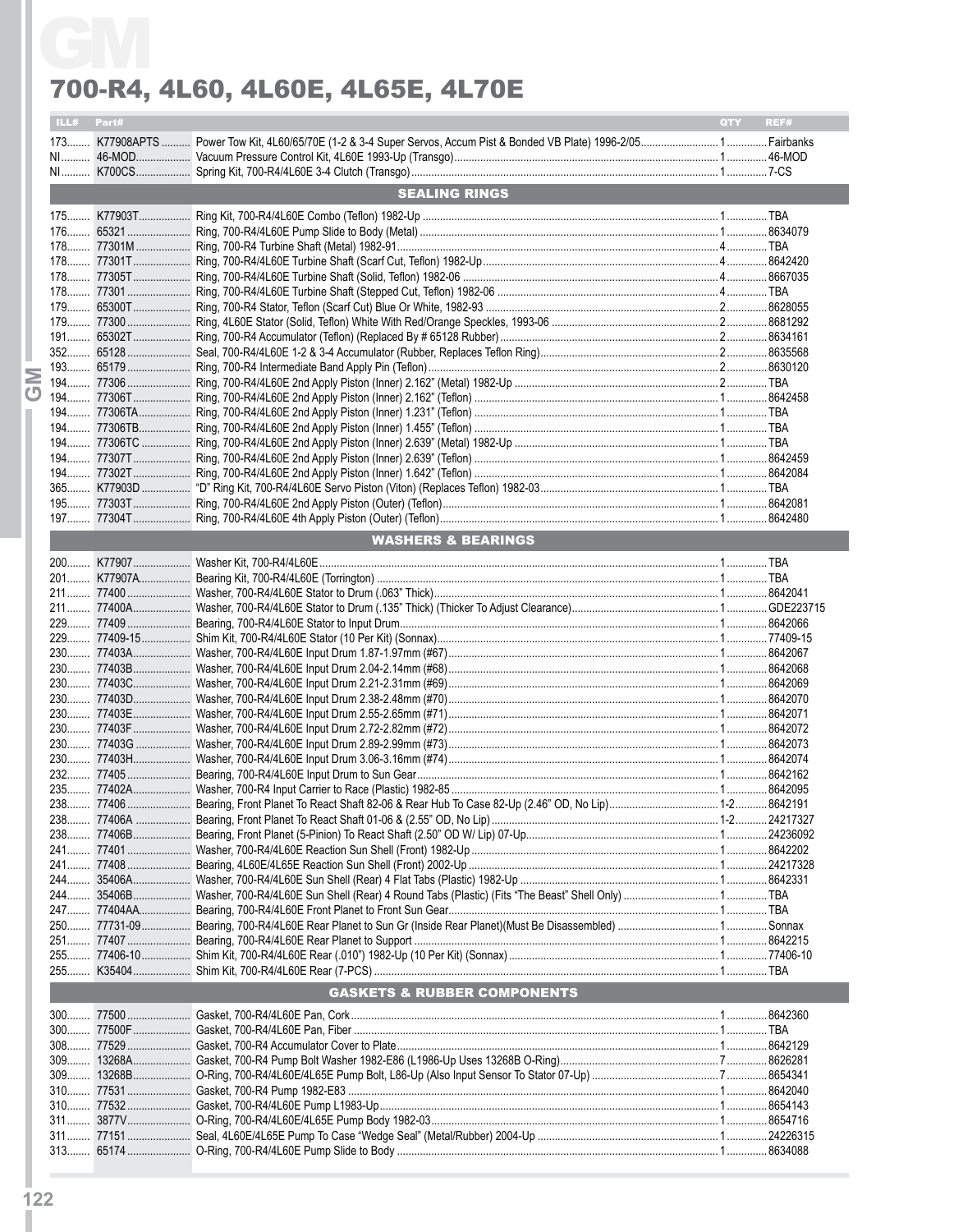| ILL# Part# |                              | <b>QTY</b> | REF# |
|------------|------------------------------|------------|------|
|            |                              |            |      |
|            |                              |            |      |
|            |                              |            |      |
|            |                              |            |      |
|            |                              |            |      |
|            |                              |            |      |
|            |                              |            |      |
|            |                              |            |      |
|            |                              |            |      |
|            |                              |            |      |
|            |                              |            |      |
|            |                              |            |      |
|            |                              |            |      |
|            |                              |            |      |
|            |                              |            |      |
|            |                              |            |      |
|            |                              |            |      |
|            |                              |            |      |
|            |                              |            |      |
|            |                              |            |      |
|            |                              |            |      |
|            |                              |            |      |
|            |                              |            |      |
|            |                              |            |      |
|            |                              |            |      |
|            |                              |            |      |
|            |                              |            |      |
|            |                              |            |      |
|            |                              |            |      |
|            |                              |            |      |
|            |                              |            |      |
|            |                              |            |      |
|            |                              |            |      |
|            |                              |            |      |
|            |                              |            |      |
|            |                              |            |      |
|            |                              |            |      |
|            |                              |            |      |
|            |                              |            |      |
|            |                              |            |      |
|            |                              |            |      |
|            |                              |            |      |
|            |                              |            |      |
|            |                              |            |      |
| 380        |                              |            |      |
| 380        |                              |            |      |
|            |                              |            |      |
|            |                              |            |      |
|            |                              |            |      |
|            |                              |            |      |
|            | <b>TECHNICAL MANUALS</b>     |            |      |
|            |                              |            |      |
|            |                              |            |      |
|            |                              |            |      |
| 400        |                              |            |      |
|            |                              |            |      |
|            | <b>ELECTRICAL COMPONENTS</b> |            |      |
|            |                              |            |      |
|            |                              |            |      |
|            |                              |            |      |
|            |                              |            |      |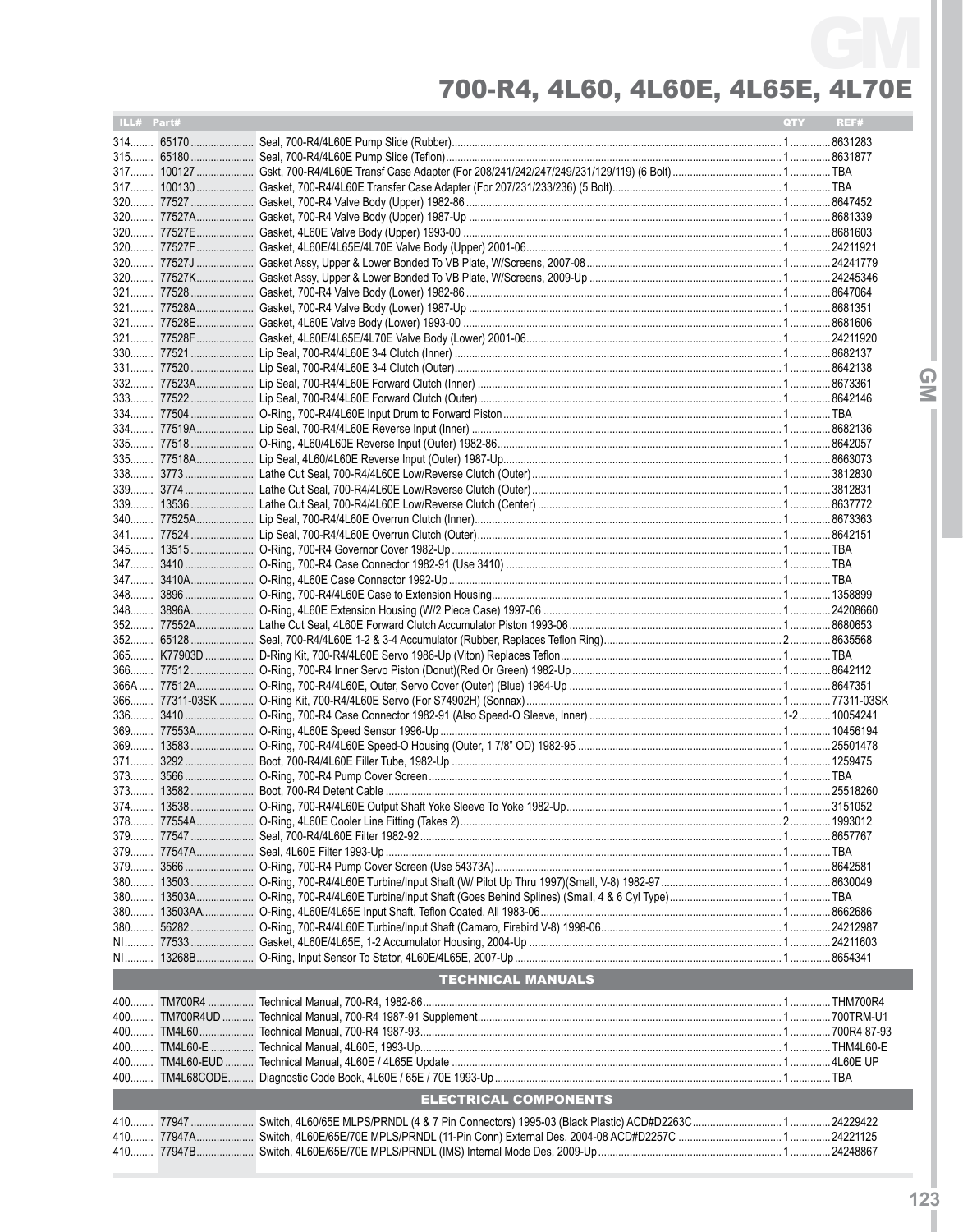| ILL# Part# | <b>OTY</b> | REF# |
|------------|------------|------|
|            |            |      |
|            |            |      |
|            |            |      |
|            |            |      |
|            |            |      |
|            |            |      |
|            |            |      |
|            |            |      |
|            |            |      |
|            |            |      |
|            |            |      |
|            |            |      |
|            |            |      |
|            |            |      |
|            |            |      |
|            |            |      |
|            |            |      |
|            |            |      |
|            |            |      |
|            |            |      |
|            |            |      |
|            |            |      |
|            |            |      |
|            |            |      |
|            |            |      |
|            |            |      |
|            |            |      |
|            |            |      |
|            |            |      |
|            |            |      |
|            |            |      |
|            |            |      |
|            |            |      |
|            |            |      |
|            |            |      |
|            |            |      |
|            |            |      |
|            |            |      |
|            |            |      |
|            |            |      |
|            |            |      |
|            |            |      |
|            |            |      |
|            |            |      |
|            |            |      |
|            |            |      |
|            |            |      |
|            |            |      |
|            |            |      |
|            |            |      |
|            |            |      |
|            |            |      |
|            |            |      |
|            |            |      |
|            |            |      |
|            |            |      |
|            |            |      |
|            |            |      |
|            |            |      |
|            |            |      |
|            |            |      |
|            |            |      |
|            |            |      |
|            |            |      |
|            |            |      |
|            |            |      |
|            |            |      |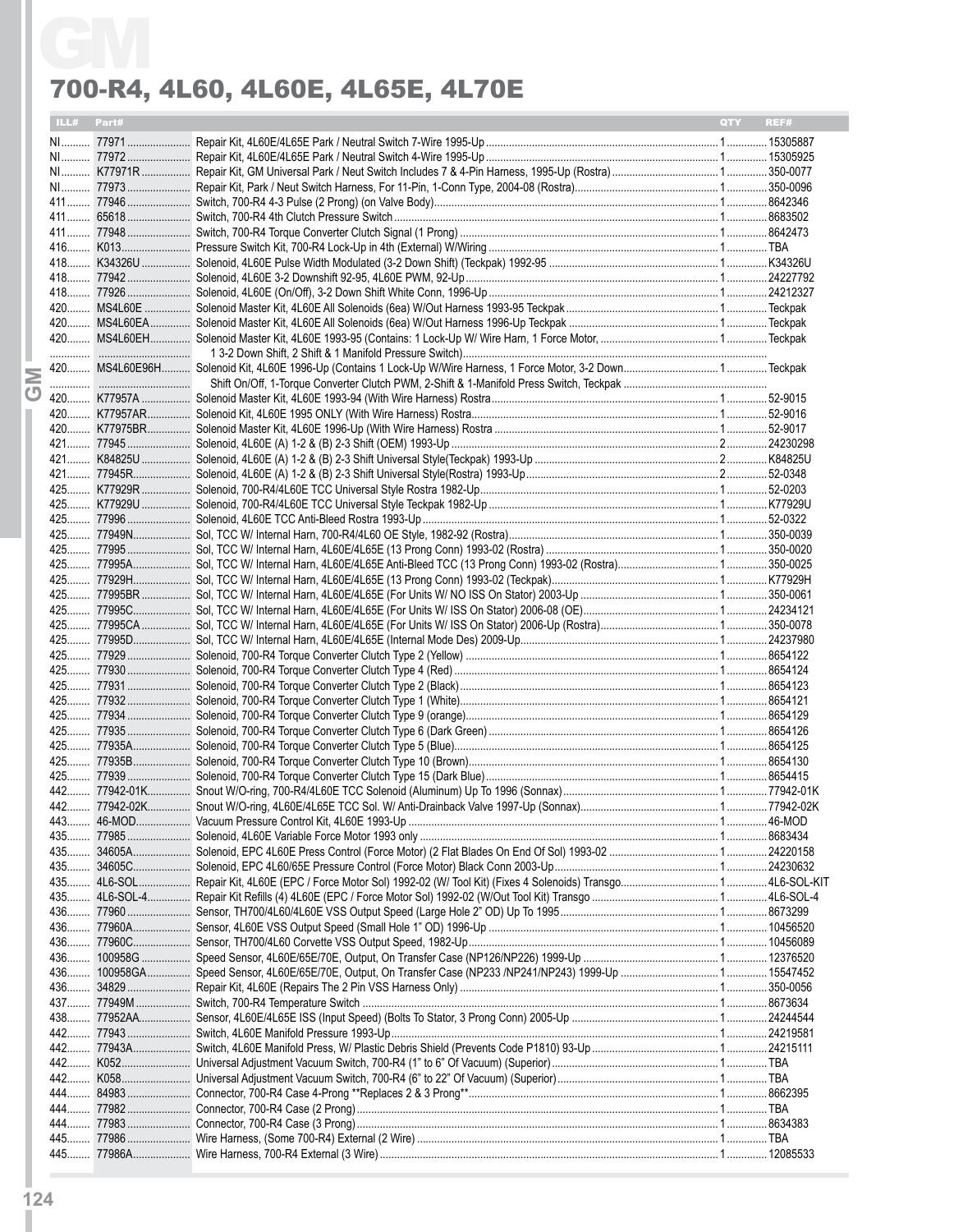| ILL# Part# |                                 | QTY | REF# |
|------------|---------------------------------|-----|------|
|            |                                 |     |      |
|            |                                 |     |      |
|            |                                 |     |      |
|            |                                 |     |      |
|            | <b>MISCELLANEOUS COMPONENTS</b> |     |      |
|            |                                 |     |      |
|            |                                 |     |      |
|            |                                 |     |      |
|            |                                 |     |      |
|            |                                 |     |      |
|            |                                 |     |      |
|            |                                 |     |      |
|            |                                 |     |      |
|            |                                 |     |      |
|            |                                 |     |      |
|            |                                 |     |      |
|            |                                 |     |      |
|            |                                 |     |      |
|            |                                 |     |      |
|            |                                 |     |      |
|            |                                 |     |      |
|            |                                 |     |      |
|            |                                 |     |      |
|            |                                 |     |      |
|            |                                 |     |      |
|            |                                 |     |      |
|            |                                 |     |      |
|            |                                 |     |      |
|            |                                 |     |      |
|            |                                 |     |      |
|            |                                 |     |      |
|            |                                 |     |      |
|            |                                 |     |      |
|            |                                 |     |      |
|            |                                 |     |      |
|            |                                 |     |      |
|            | <b>PUMPS</b>                    |     |      |
|            |                                 |     |      |
|            |                                 |     |      |
|            |                                 |     |      |
|            |                                 |     |      |
|            |                                 |     |      |
|            |                                 |     |      |
|            |                                 |     |      |
|            |                                 |     |      |
|            |                                 |     |      |
|            |                                 |     |      |
|            |                                 |     |      |
|            |                                 |     |      |
|            |                                 |     |      |
|            |                                 |     |      |
|            |                                 |     |      |
|            |                                 |     |      |
|            |                                 |     |      |
|            |                                 |     |      |
|            |                                 |     |      |
|            |                                 |     |      |
|            | <b>PUMP COMPONENTS</b>          |     |      |
| 089        |                                 |     |      |
| $176$      |                                 |     |      |
|            |                                 |     |      |
| $309$      |                                 |     |      |
|            |                                 |     |      |

QM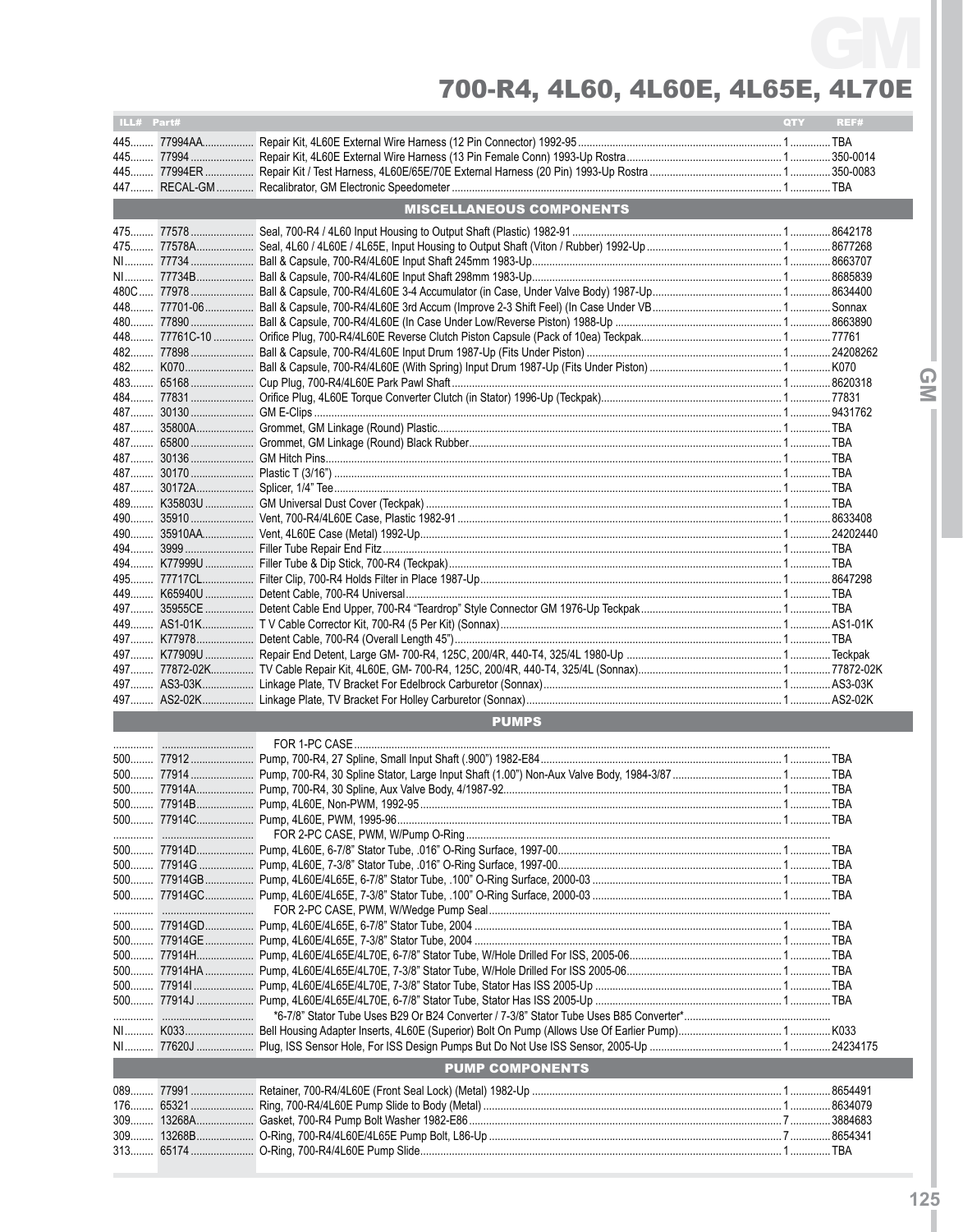| ILL# Part# |  | 700-R4, 4L60, 4L60E, 4L65E, 4L70E | <b>OTY</b> | REF# |
|------------|--|-----------------------------------|------------|------|
|            |  |                                   |            |      |
|            |  |                                   |            |      |
|            |  |                                   |            |      |
|            |  |                                   |            |      |
|            |  |                                   |            |      |
|            |  |                                   |            |      |
|            |  |                                   |            |      |
|            |  |                                   |            |      |
|            |  |                                   |            |      |
|            |  |                                   |            |      |
|            |  |                                   |            |      |
|            |  |                                   |            |      |
|            |  |                                   |            |      |
|            |  |                                   |            |      |
|            |  |                                   |            |      |
|            |  |                                   |            |      |
|            |  |                                   |            |      |
|            |  |                                   |            |      |
|            |  |                                   |            |      |
|            |  |                                   |            |      |
|            |  |                                   |            |      |
|            |  |                                   |            |      |
|            |  |                                   |            |      |
|            |  |                                   |            |      |
|            |  |                                   |            |      |
|            |  |                                   |            |      |
|            |  |                                   |            |      |
|            |  |                                   |            |      |
|            |  |                                   |            |      |
|            |  |                                   |            |      |
|            |  |                                   |            |      |
|            |  |                                   |            |      |
|            |  |                                   |            |      |
|            |  |                                   |            |      |
|            |  |                                   |            |      |
|            |  |                                   |            |      |
|            |  |                                   |            |      |
|            |  |                                   |            |      |
|            |  |                                   |            |      |
|            |  |                                   |            |      |
|            |  |                                   |            |      |
|            |  |                                   |            |      |
|            |  |                                   |            |      |
|            |  |                                   |            |      |
|            |  |                                   |            |      |
|            |  |                                   |            |      |
|            |  |                                   |            |      |
|            |  |                                   |            |      |
|            |  |                                   |            |      |
|            |  |                                   |            |      |
|            |  |                                   |            |      |
|            |  |                                   |            |      |
|            |  |                                   |            |      |
|            |  |                                   |            |      |
|            |  |                                   |            |      |
|            |  |                                   |            |      |
|            |  |                                   |            |      |
|            |  |                                   |            |      |
|            |  |                                   |            |      |
|            |  |                                   |            |      |
|            |  |                                   |            |      |
|            |  |                                   |            |      |
|            |  |                                   |            |      |
|            |  |                                   |            |      |
|            |  |                                   |            |      |
|            |  |                                   |            |      |
|            |  |                                   |            |      |
|            |  |                                   |            |      |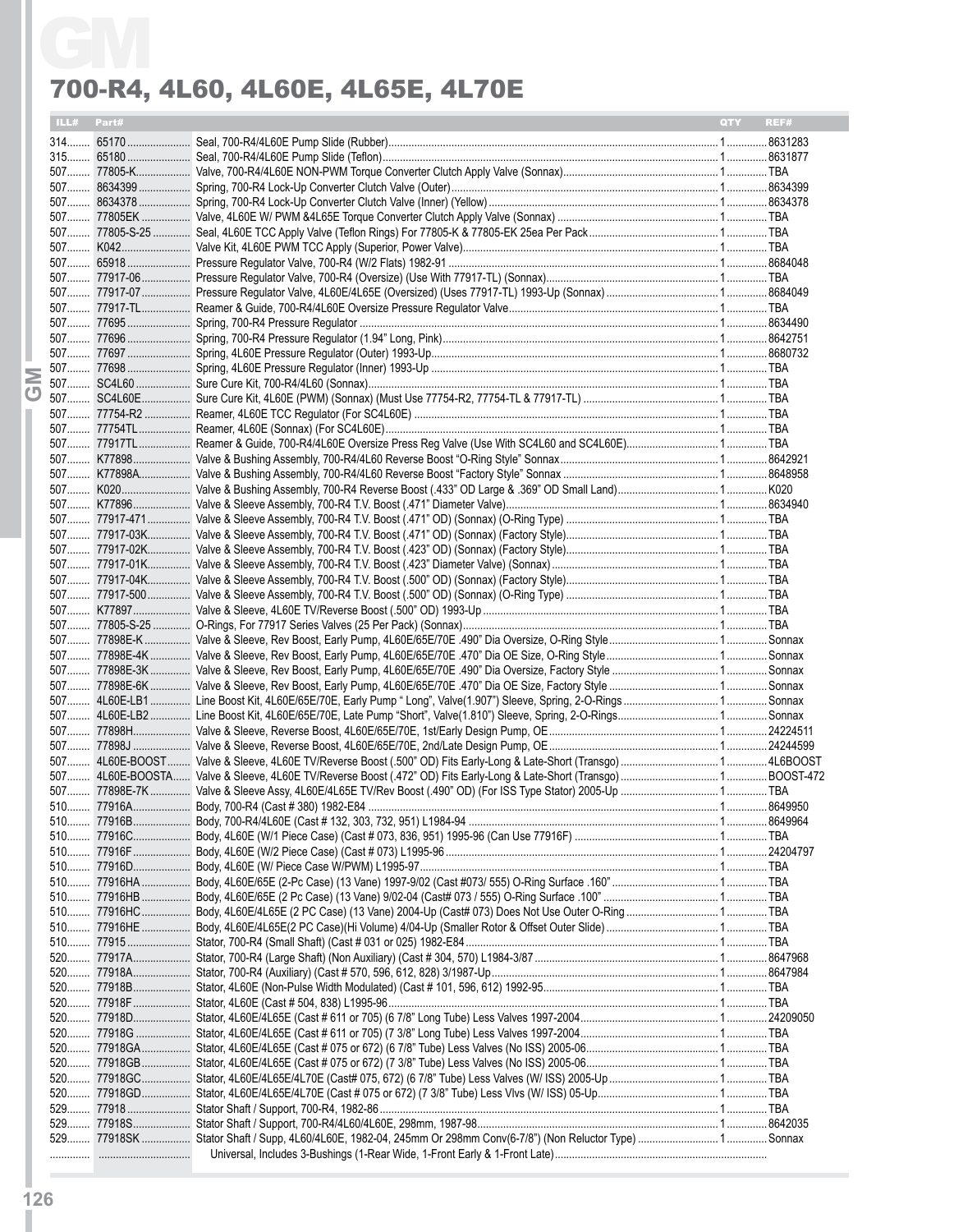| ILL# Part# |            |                                | QTY <b>C</b> | REF# |
|------------|------------|--------------------------------|--------------|------|
|            |            |                                |              |      |
|            |            |                                |              |      |
|            |            |                                |              |      |
|            |            |                                |              |      |
|            |            |                                |              |      |
|            |            |                                |              |      |
|            |            |                                |              |      |
|            |            |                                |              |      |
|            |            |                                |              |      |
|            |            |                                |              |      |
|            |            |                                |              |      |
|            |            |                                |              |      |
|            |            |                                |              |      |
|            |            |                                |              |      |
|            |            |                                |              |      |
|            |            |                                |              |      |
|            |            |                                |              |      |
|            |            |                                |              |      |
|            |            |                                |              |      |
|            |            |                                |              |      |
|            |            |                                |              |      |
|            |            |                                |              |      |
|            |            |                                |              |      |
|            |            |                                |              |      |
|            |            |                                |              |      |
|            |            |                                |              |      |
|            |            |                                |              |      |
|            |            |                                |              |      |
|            |            |                                |              |      |
|            |            | <b>DRUMS &amp; PISTON KITS</b> |              |      |
|            |            |                                |              |      |
|            |            |                                |              |      |
|            |            |                                |              |      |
|            |            |                                |              |      |
|            |            |                                |              |      |
|            |            |                                |              |      |
|            |            |                                |              |      |
|            |            |                                |              |      |
|            |            |                                |              |      |
|            |            |                                |              |      |
|            |            |                                |              |      |
|            | 556  77716 |                                |              |      |
|            |            |                                |              |      |
|            | 556 77716B |                                |              |      |
|            |            |                                |              |      |
|            |            |                                |              |      |
|            |            |                                |              |      |
|            |            |                                |              |      |
|            |            |                                |              |      |
|            |            |                                |              |      |
|            |            |                                |              |      |
|            |            |                                |              |      |
|            |            |                                |              |      |
|            |            |                                |              |      |
|            |            |                                |              |      |
|            |            |                                |              |      |
|            |            |                                |              |      |
|            |            | <b>PLANETS</b>                 |              |      |
|            |            |                                |              |      |
|            |            |                                |              |      |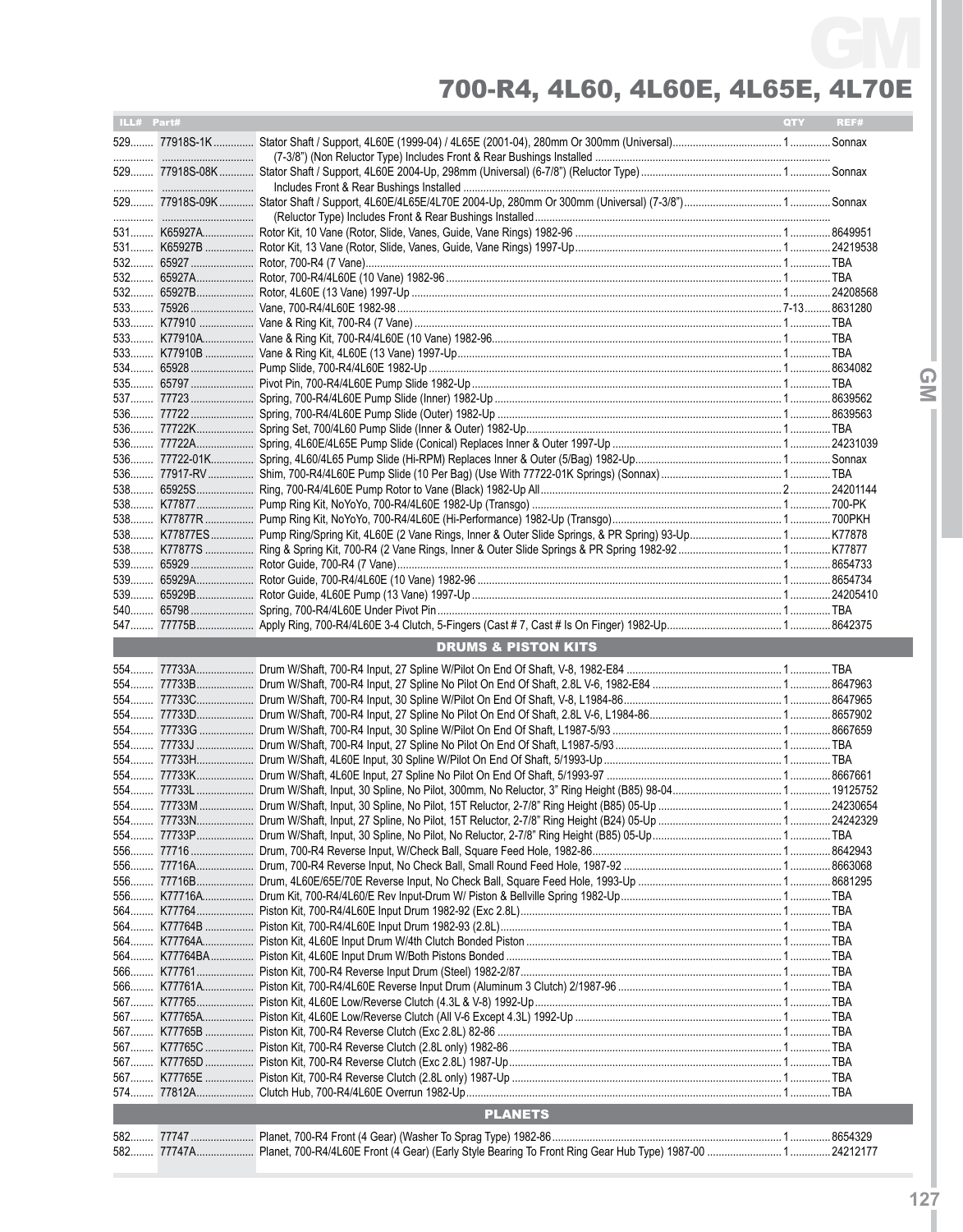|            | 700-R4, 4L60, 4L60E, 4L65E, 4L70E              |                    |
|------------|------------------------------------------------|--------------------|
| ILL# Part# |                                                | REF#<br><b>OTY</b> |
|            |                                                |                    |
|            |                                                |                    |
|            |                                                |                    |
|            |                                                |                    |
|            |                                                |                    |
|            |                                                |                    |
|            |                                                |                    |
|            |                                                |                    |
|            |                                                |                    |
|            |                                                |                    |
|            |                                                |                    |
|            |                                                |                    |
|            |                                                |                    |
|            |                                                |                    |
|            |                                                |                    |
|            |                                                |                    |
|            |                                                |                    |
|            |                                                |                    |
|            |                                                |                    |
|            |                                                |                    |
|            |                                                |                    |
|            |                                                |                    |
|            | RING GEARS, HUBS, SUN GEARS, SHELLS & SUPPORTS |                    |
|            |                                                |                    |
|            |                                                |                    |
|            |                                                |                    |
|            |                                                |                    |
|            |                                                |                    |
|            |                                                |                    |
|            |                                                |                    |
|            |                                                |                    |
|            |                                                |                    |
|            |                                                |                    |
|            |                                                |                    |
|            |                                                |                    |
|            |                                                |                    |
|            |                                                |                    |
|            |                                                |                    |
|            |                                                |                    |
|            |                                                |                    |
|            |                                                |                    |
|            |                                                |                    |
|            |                                                |                    |
|            |                                                |                    |
|            |                                                |                    |
|            |                                                |                    |
|            |                                                |                    |
|            |                                                |                    |
|            |                                                |                    |
|            |                                                |                    |
|            |                                                |                    |
|            |                                                |                    |
|            | <b>SPRAGS &amp; ONE WAY CLUTCHES</b>           |                    |
|            |                                                |                    |
|            |                                                |                    |
|            |                                                |                    |
|            |                                                |                    |
|            |                                                |                    |
|            |                                                |                    |
|            |                                                |                    |
|            |                                                |                    |
|            |                                                |                    |
|            |                                                |                    |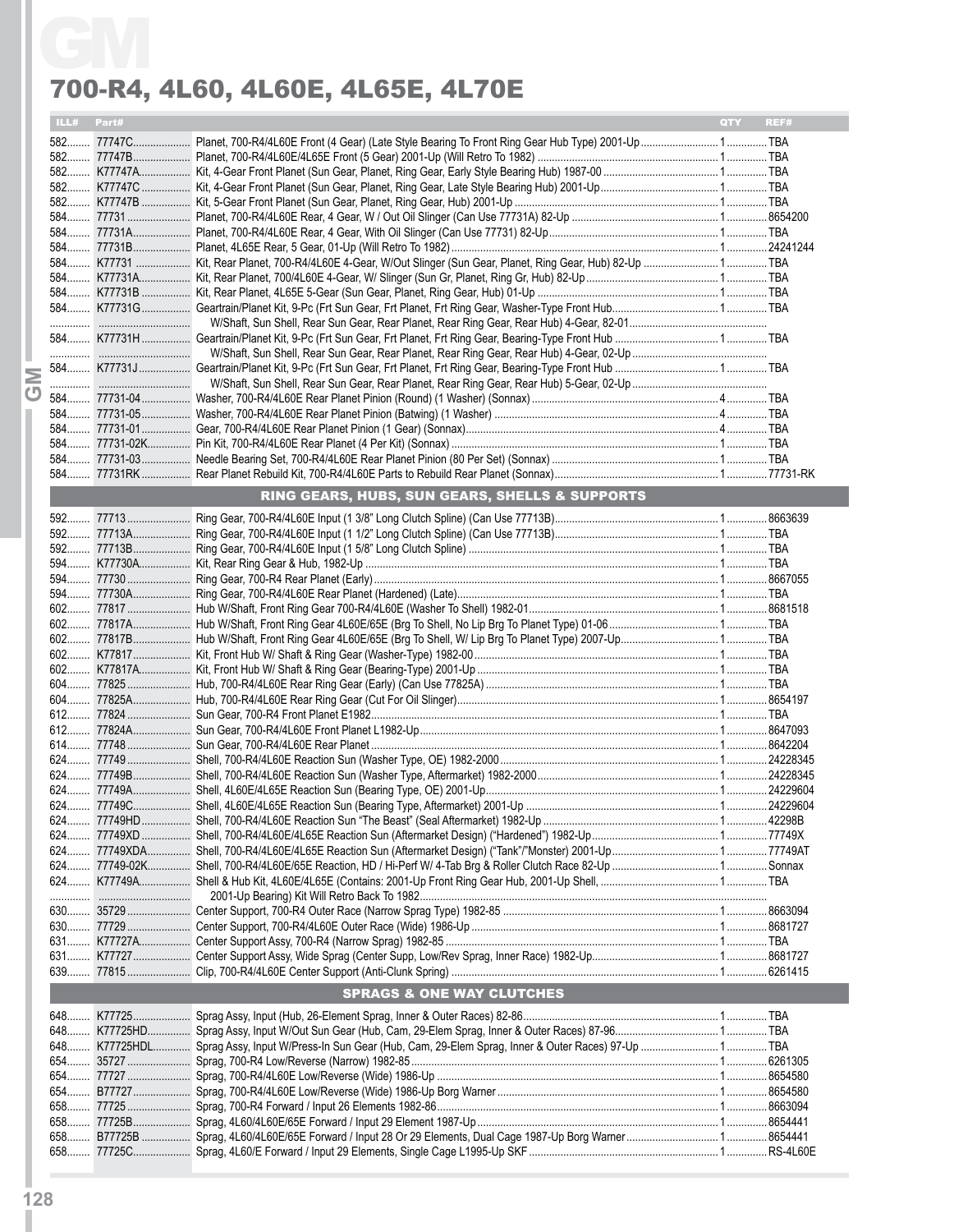| ILL# Part# |                                 | QTY | REF# |
|------------|---------------------------------|-----|------|
|            |                                 |     |      |
|            |                                 |     |      |
|            |                                 |     |      |
|            | <b>SHAFTS &amp; GOVERNORS</b>   |     |      |
|            |                                 |     |      |
|            |                                 |     |      |
|            |                                 |     |      |
|            |                                 |     |      |
|            |                                 |     |      |
|            |                                 |     |      |
|            |                                 |     |      |
|            |                                 |     |      |
|            |                                 |     |      |
|            |                                 |     |      |
|            |                                 |     |      |
|            |                                 |     |      |
|            |                                 |     |      |
|            |                                 |     |      |
|            |                                 |     |      |
|            |                                 |     |      |
|            |                                 |     |      |
|            |                                 |     |      |
|            | <b>VALVE BODIES (DACCO VB#)</b> |     |      |
|            |                                 |     |      |
|            |                                 |     |      |
|            |                                 |     |      |
|            |                                 |     |      |
|            |                                 |     |      |
|            |                                 |     |      |
|            |                                 |     |      |
|            |                                 |     |      |
|            | <b>VALVE BODIES</b>             |     |      |
|            |                                 |     |      |
|            |                                 |     |      |
|            |                                 |     |      |
|            |                                 |     |      |
|            |                                 |     |      |
|            |                                 |     |      |
|            |                                 |     |      |
|            |                                 |     |      |
|            |                                 |     |      |
|            |                                 |     |      |
|            |                                 |     |      |
|            |                                 |     |      |
|            |                                 |     |      |
|            |                                 |     |      |
|            |                                 |     |      |
|            |                                 |     |      |
|            |                                 |     |      |
|            |                                 |     |      |
|            |                                 |     |      |
|            | <b>VALVE BODY COMPONENTS</b>    |     |      |
|            |                                 |     |      |
|            |                                 |     |      |
|            |                                 |     |      |
|            |                                 |     |      |
|            |                                 |     |      |
|            |                                 |     |      |
|            |                                 |     |      |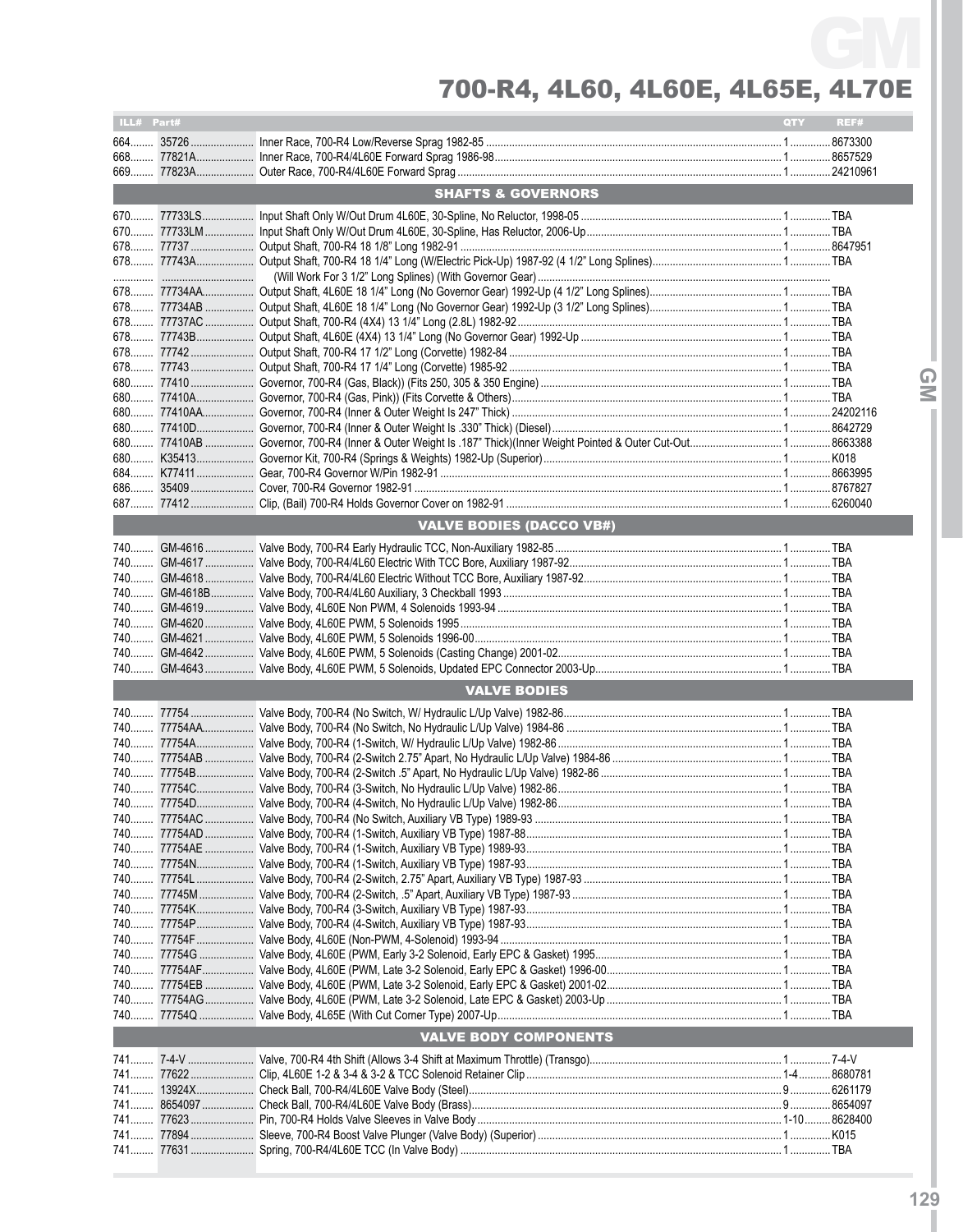| ILL# Part# |                                                   | <b>OTY</b> | REF# |
|------------|---------------------------------------------------|------------|------|
|            |                                                   |            |      |
|            |                                                   |            |      |
|            |                                                   |            |      |
|            |                                                   |            |      |
|            |                                                   |            |      |
|            |                                                   |            |      |
|            |                                                   |            |      |
|            |                                                   |            |      |
|            |                                                   |            |      |
|            |                                                   |            |      |
|            |                                                   |            |      |
|            |                                                   |            |      |
|            |                                                   |            |      |
|            |                                                   |            |      |
|            |                                                   |            |      |
|            |                                                   |            |      |
|            |                                                   |            |      |
|            |                                                   |            |      |
|            |                                                   |            |      |
|            |                                                   |            |      |
|            |                                                   |            |      |
|            |                                                   |            |      |
|            |                                                   |            |      |
|            |                                                   |            |      |
|            |                                                   |            |      |
|            |                                                   |            |      |
|            |                                                   |            |      |
|            |                                                   |            |      |
|            |                                                   |            |      |
|            |                                                   |            |      |
|            |                                                   |            |      |
|            |                                                   |            |      |
|            |                                                   |            |      |
|            |                                                   |            |      |
|            |                                                   |            |      |
|            |                                                   |            |      |
|            |                                                   |            |      |
|            |                                                   |            |      |
|            |                                                   |            |      |
|            |                                                   |            |      |
|            |                                                   |            |      |
|            |                                                   |            |      |
|            |                                                   |            |      |
|            |                                                   |            |      |
|            |                                                   |            |      |
|            |                                                   |            |      |
|            |                                                   |            |      |
|            |                                                   |            |      |
|            | <b>BELL HOUSINGS, CASES &amp; CASE COMPONENTS</b> |            |      |
|            |                                                   |            |      |
|            |                                                   |            |      |
|            |                                                   |            |      |
|            |                                                   |            |      |
|            |                                                   |            |      |
|            |                                                   |            |      |
|            |                                                   |            |      |
|            |                                                   |            |      |
|            |                                                   |            |      |
|            |                                                   |            |      |
|            |                                                   |            |      |
|            |                                                   |            |      |
|            |                                                   |            |      |
|            |                                                   |            |      |
|            |                                                   |            |      |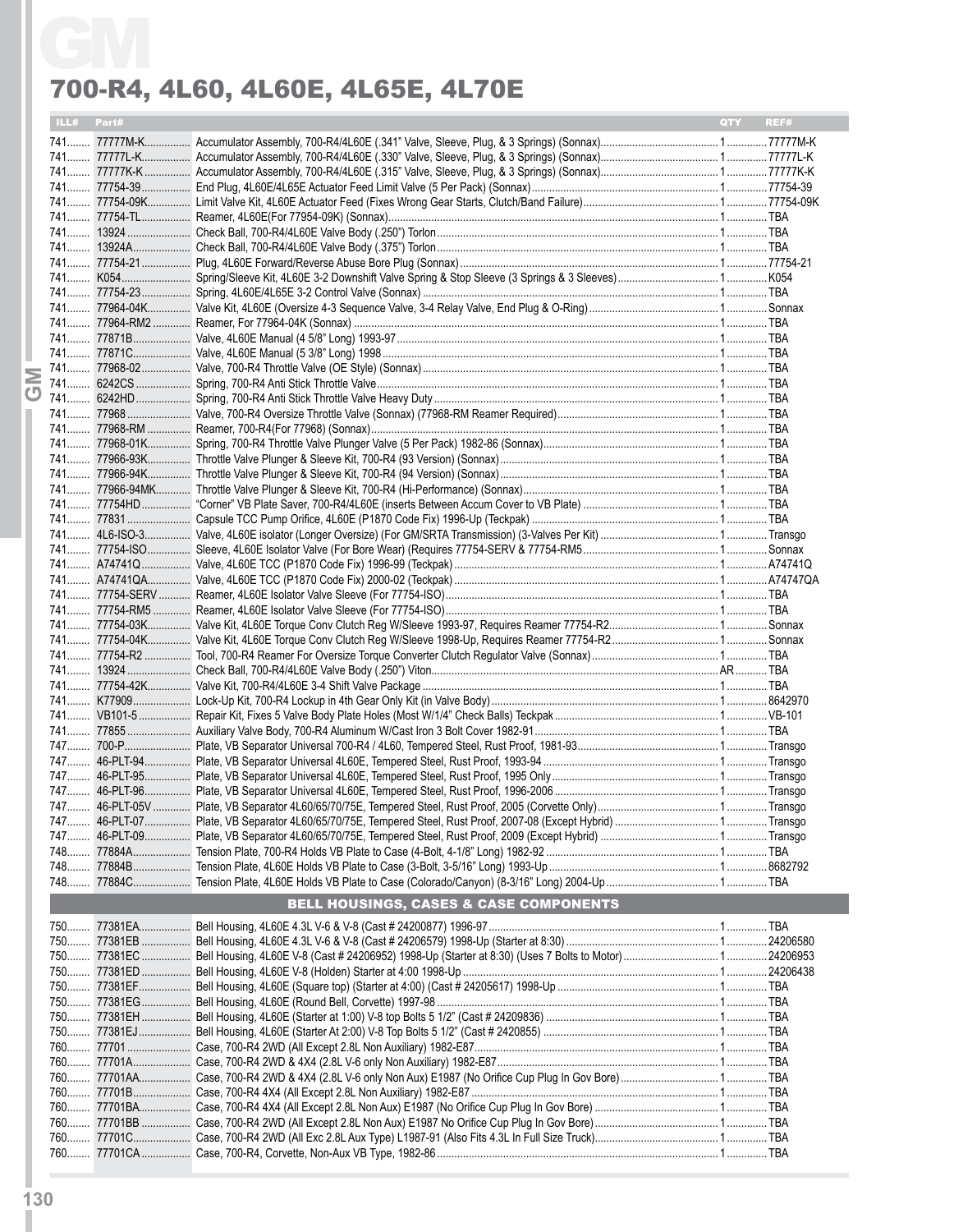| ILL# Part# |                                                                                                                      | QTY | REF# |
|------------|----------------------------------------------------------------------------------------------------------------------|-----|------|
|            |                                                                                                                      |     |      |
|            |                                                                                                                      |     |      |
|            |                                                                                                                      |     |      |
|            |                                                                                                                      |     |      |
|            |                                                                                                                      |     |      |
|            |                                                                                                                      |     |      |
|            |                                                                                                                      |     |      |
|            |                                                                                                                      |     |      |
|            |                                                                                                                      |     |      |
|            |                                                                                                                      |     |      |
|            | 760 77701AC  Case, 4L60E 2WD & 4X4 (4.3L In S-10, V-8 Camaro & Firebird) 1996 (1-PC Case) (W/PRNDL)  TBA             |     |      |
|            |                                                                                                                      |     |      |
|            |                                                                                                                      |     |      |
|            |                                                                                                                      |     |      |
|            |                                                                                                                      |     |      |
|            |                                                                                                                      |     |      |
|            |                                                                                                                      |     |      |
|            | 760 77701AH  Case, 4L60E/4L65E (Bolt-On Bell) (Improved Drain Back) Outer Pump Seal Is O-Ring 98-9/02 TBA            |     |      |
|            |                                                                                                                      |     |      |
|            |                                                                                                                      |     |      |
|            |                                                                                                                      |     |      |
|            |                                                                                                                      |     |      |
|            |                                                                                                                      |     |      |
|            |                                                                                                                      |     |      |
|            |                                                                                                                      |     |      |
|            |                                                                                                                      |     |      |
|            |                                                                                                                      |     |      |
|            |                                                                                                                      |     |      |
|            |                                                                                                                      |     |      |
|            | <b>PANS &amp; EXTENSION HOUSINGS</b>                                                                                 |     |      |
|            |                                                                                                                      |     |      |
|            |                                                                                                                      |     |      |
|            |                                                                                                                      |     |      |
|            |                                                                                                                      |     |      |
|            |                                                                                                                      |     |      |
|            |                                                                                                                      |     |      |
|            |                                                                                                                      |     |      |
|            |                                                                                                                      |     |      |
|            |                                                                                                                      |     |      |
|            |                                                                                                                      |     |      |
|            |                                                                                                                      |     |      |
|            |                                                                                                                      |     |      |
|            |                                                                                                                      |     |      |
|            |                                                                                                                      |     |      |
|            |                                                                                                                      |     |      |
|            |                                                                                                                      |     |      |
|            |                                                                                                                      |     |      |
|            |                                                                                                                      |     |      |
|            | 770 77760AD  Ext Hsg, 4L60E 2WD (4 Bolts To Case) (No Mount/Bracket, W/1" Speed Sensor Hole 1996-97  TBA             |     |      |
|            |                                                                                                                      |     |      |
|            |                                                                                                                      |     |      |
|            | 770 77760AG……………… Extension Housing, 700-R4/4L60E 2WD (Corvette) 1982-95 …………………………………………………………………………………………… 8682456 |     |      |
|            |                                                                                                                      |     |      |
|            |                                                                                                                      |     |      |
|            |                                                                                                                      |     |      |
|            |                                                                                                                      |     |      |
|            |                                                                                                                      |     |      |
|            |                                                                                                                      |     |      |
|            |                                                                                                                      |     |      |
|            |                                                                                                                      |     |      |
|            |                                                                                                                      |     |      |
|            |                                                                                                                      |     |      |
|            |                                                                                                                      |     |      |
|            |                                                                                                                      |     |      |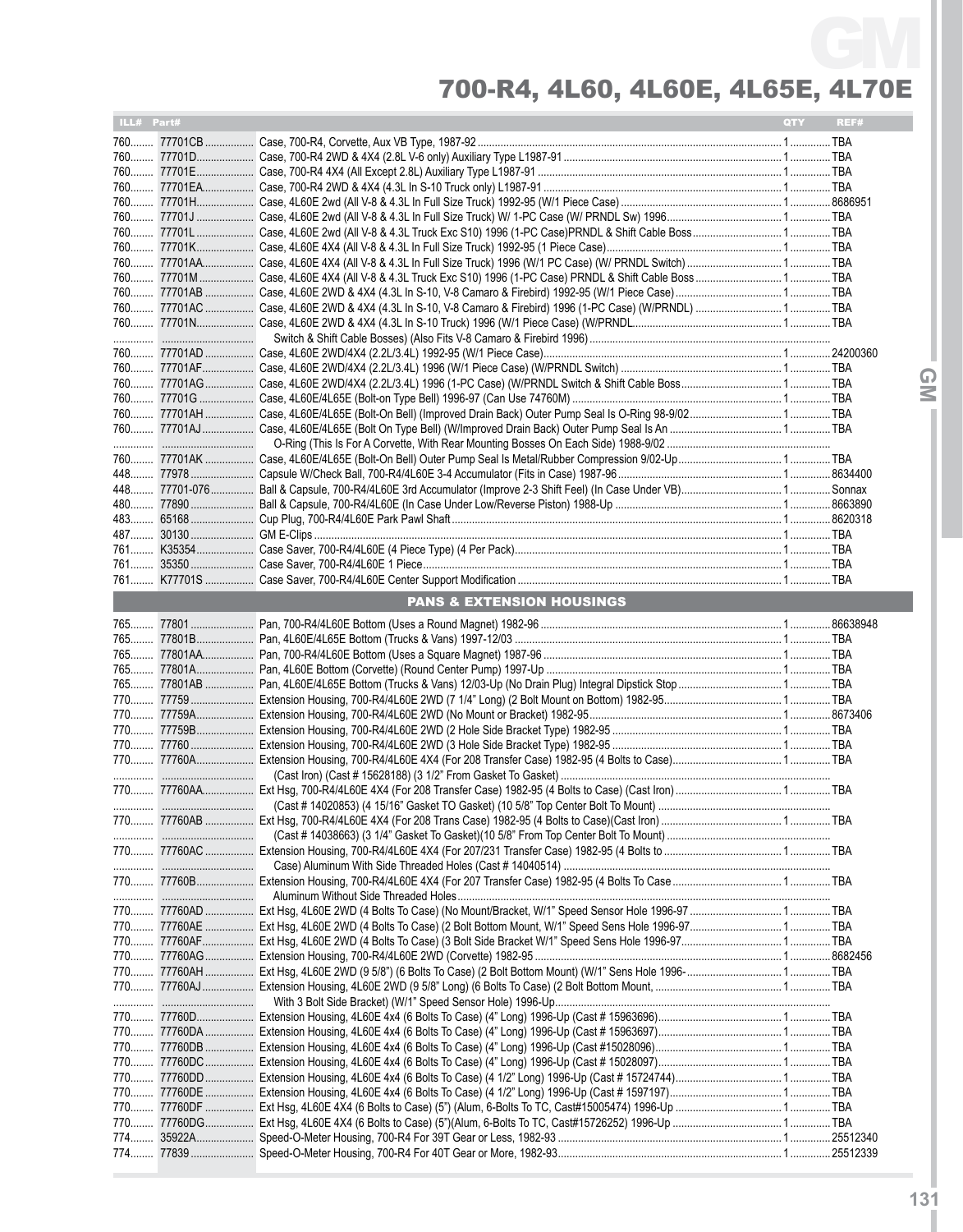|                         | ILL# Part# |           |                                              | QTY | REF# |
|-------------------------|------------|-----------|----------------------------------------------|-----|------|
|                         |            |           |                                              |     |      |
|                         |            |           |                                              |     |      |
|                         |            |           |                                              |     |      |
|                         |            |           |                                              |     |      |
|                         |            |           |                                              |     |      |
|                         |            |           |                                              |     |      |
|                         |            |           |                                              |     |      |
|                         |            |           |                                              |     |      |
|                         |            |           |                                              |     |      |
|                         |            |           |                                              |     |      |
|                         |            |           |                                              |     |      |
|                         |            |           |                                              |     |      |
|                         |            |           |                                              |     |      |
|                         |            |           |                                              |     |      |
|                         |            |           |                                              |     |      |
| Σ                       |            |           |                                              |     |      |
| $\overline{\mathbf{C}}$ |            |           | SNAP RINGS, PISTONS, SPRINGS & MISCELLANEOUS |     |      |
|                         |            |           |                                              |     |      |
|                         |            |           |                                              |     |      |
|                         |            |           |                                              |     |      |
|                         |            |           |                                              |     |      |
|                         |            |           |                                              |     |      |
|                         |            |           |                                              |     |      |
|                         |            |           |                                              |     |      |
|                         |            |           |                                              |     |      |
|                         |            |           |                                              |     |      |
|                         |            |           |                                              |     |      |
|                         |            |           |                                              |     |      |
|                         |            |           |                                              |     |      |
|                         |            |           |                                              |     |      |
|                         |            |           |                                              |     |      |
|                         |            |           |                                              |     |      |
|                         |            |           |                                              |     |      |
|                         |            |           |                                              |     |      |
|                         |            |           |                                              |     |      |
|                         |            |           |                                              |     |      |
|                         |            |           |                                              |     |      |
|                         |            |           |                                              |     |      |
|                         |            |           |                                              |     |      |
|                         |            |           |                                              |     |      |
|                         |            |           |                                              |     |      |
|                         |            |           |                                              |     |      |
|                         |            |           |                                              |     |      |
|                         |            |           |                                              |     |      |
|                         |            | 90877605E |                                              |     |      |
|                         |            |           |                                              |     |      |
|                         |            |           |                                              |     |      |
|                         |            |           |                                              |     |      |
|                         | $908$      |           |                                              |     |      |
|                         |            |           |                                              |     |      |
|                         |            |           |                                              |     |      |
|                         |            |           |                                              |     |      |
|                         |            |           |                                              |     |      |
|                         |            |           |                                              |     |      |
|                         |            |           |                                              |     |      |
|                         |            |           |                                              |     |      |
|                         |            |           |                                              |     |      |
|                         |            |           |                                              |     |      |
|                         | $926$      |           |                                              |     |      |
|                         |            |           |                                              |     |      |
|                         |            |           |                                              |     |      |
|                         |            |           |                                              |     |      |
|                         | $926$      |           |                                              |     |      |
|                         |            |           |                                              |     |      |
|                         |            |           |                                              |     |      |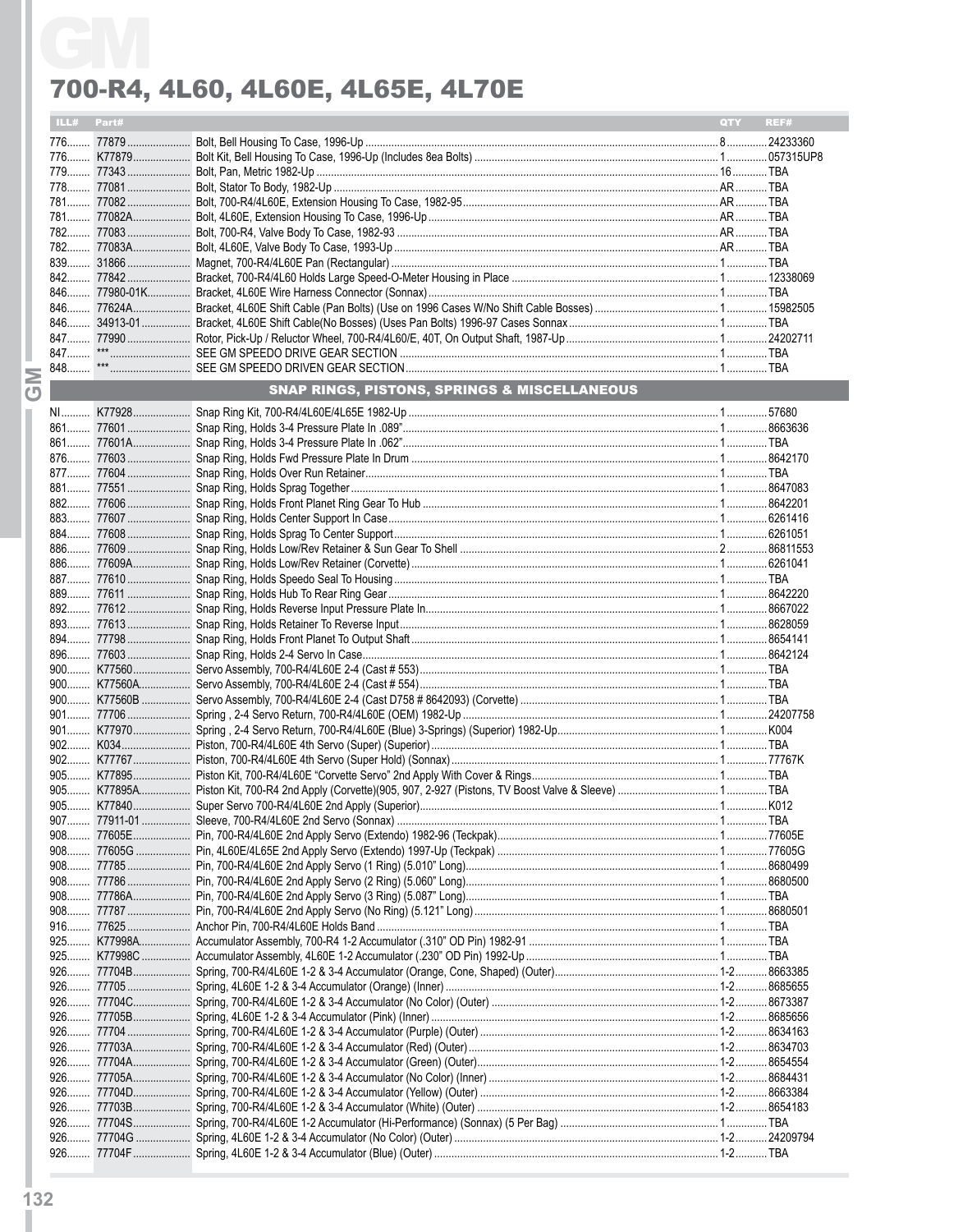| ILL# Part# |  | <b>QTY</b> | REF# |
|------------|--|------------|------|
|            |  |            |      |
|            |  |            |      |
|            |  |            |      |
|            |  |            |      |
|            |  |            |      |
|            |  |            |      |
|            |  |            |      |
|            |  |            |      |
|            |  |            |      |
|            |  |            |      |
|            |  |            |      |
|            |  |            |      |
|            |  |            |      |
|            |  |            |      |
|            |  |            |      |
|            |  |            |      |
|            |  |            |      |
|            |  |            |      |
|            |  |            |      |
|            |  |            |      |
|            |  |            |      |
|            |  |            |      |
|            |  |            |      |
|            |  |            |      |
|            |  |            |      |
|            |  |            |      |
|            |  |            |      |
|            |  |            |      |
|            |  |            |      |
|            |  |            |      |
|            |  |            |      |
|            |  |            |      |
|            |  |            |      |
|            |  |            |      |
|            |  |            |      |
|            |  |            |      |
|            |  |            |      |
|            |  |            |      |
|            |  |            |      |
|            |  |            |      |
|            |  |            |      |
|            |  |            |      |
|            |  |            |      |
|            |  |            |      |
|            |  |            |      |
|            |  |            |      |
|            |  |            |      |
|            |  |            |      |
|            |  |            |      |
|            |  |            |      |
|            |  |            |      |
|            |  |            |      |
|            |  |            |      |
|            |  |            |      |
|            |  |            |      |
|            |  |            |      |
|            |  |            |      |
|            |  |            |      |
|            |  |            |      |
|            |  |            |      |
|            |  |            |      |
|            |  |            |      |
|            |  |            |      |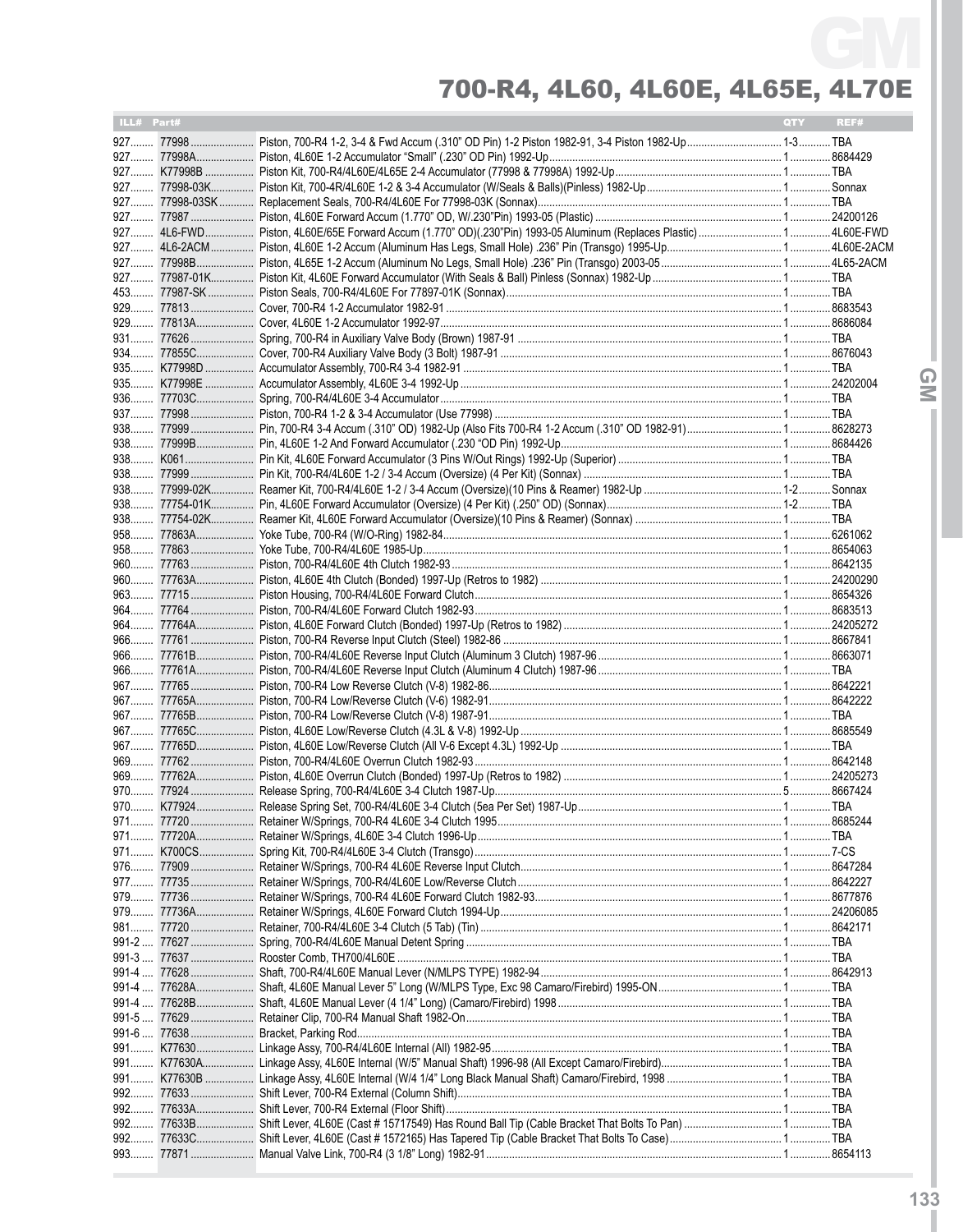|       |                                   | REF#       |
|-------|-----------------------------------|------------|
|       |                                   |            |
| Part# | 700-R4, 4L60, 4L60E, 4L65E, 4L70E | <b>QTY</b> |